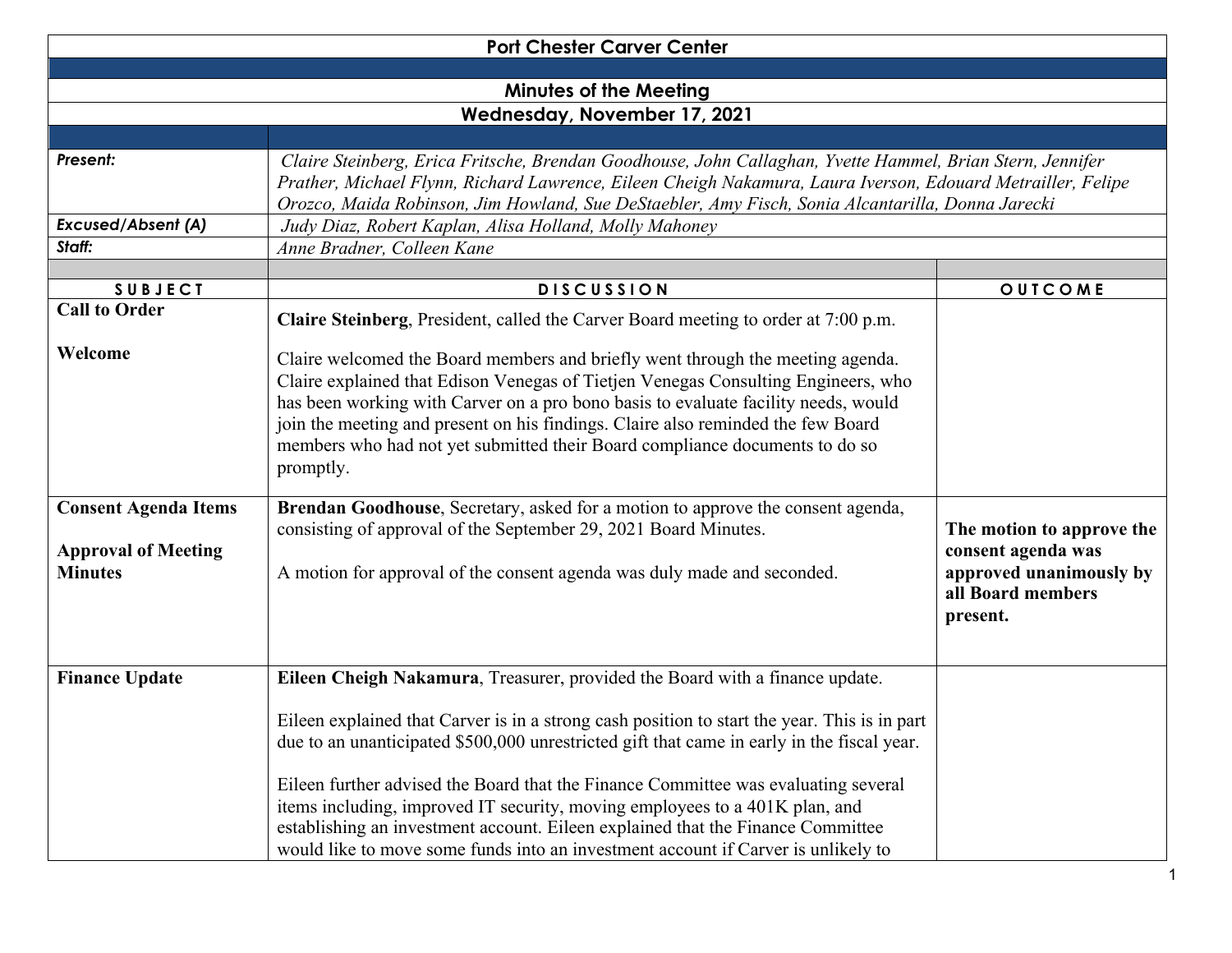|                          | need to use them in the short term, and the Finance Committee is evaluating how to<br>implement this.                                                                                                                                                                                                                                                                                                                       |  |
|--------------------------|-----------------------------------------------------------------------------------------------------------------------------------------------------------------------------------------------------------------------------------------------------------------------------------------------------------------------------------------------------------------------------------------------------------------------------|--|
|                          | Eileen also advised the Carver plans to re-establish the line of credit that was paid off<br>to provide more short-term financial flexibility. The Board then discussed the potential<br>benefits of borrowing against the building. Brian Stern explained that the Finance<br>Committee has spent considerable time exploring that option but believes that under<br>the current circumstances using an LOC is preferable. |  |
|                          | Eileen also informed the Board that Carver expects the second PPP loan, in the amount<br>of approximately \$470,000, to be forgiven and Anne Bradner advised that the<br>forgiveness application was submitted earlier that day.                                                                                                                                                                                            |  |
| <b>Audit</b>             | Richard Lawrence, Audit Committee Chair, presented the Board with an update on<br>the audit.                                                                                                                                                                                                                                                                                                                                |  |
|                          | Rich reported that Carver had filed for an extension to file its Form 990 (otherwise due<br>Nov. 11). Rich advised that the Audit Committee had received a first draft report from<br>the auditors, which called out a few items to be addressed, one of them being<br>cybersecurity. Rich reported that Carver was close to signing a contract with a<br>company to review its cybersecurity systems.                      |  |
|                          | Rich explained that historically, Carver used a non-compensated Board member to<br>review payroll and invoices and that John Callaghan had been working with John<br>Condon (former Board member) to step into this role. John reported that based on his<br>initial review of expenses, everything appeared to comply with Carver's internal<br>processes.                                                                 |  |
|                          | Rich reported that he expected the Audit Committee to be able to address any loose<br>ends from the audit report and that he would circulate a copy of the Form 990 before it<br>is submitted.                                                                                                                                                                                                                              |  |
| <b>Facilities Report</b> | Richard Lawrence, Facilities Committee, and Edison Venegas, of Tietjen Venegas<br>Consulting Engineers, gave an update on the review of Carver's facility's needs.                                                                                                                                                                                                                                                          |  |
|                          | Rich explained that Edison has been working on a pro bono basis to help Carver assess<br>how to triage its various capital improvement needs. Edison reported that addressing                                                                                                                                                                                                                                               |  |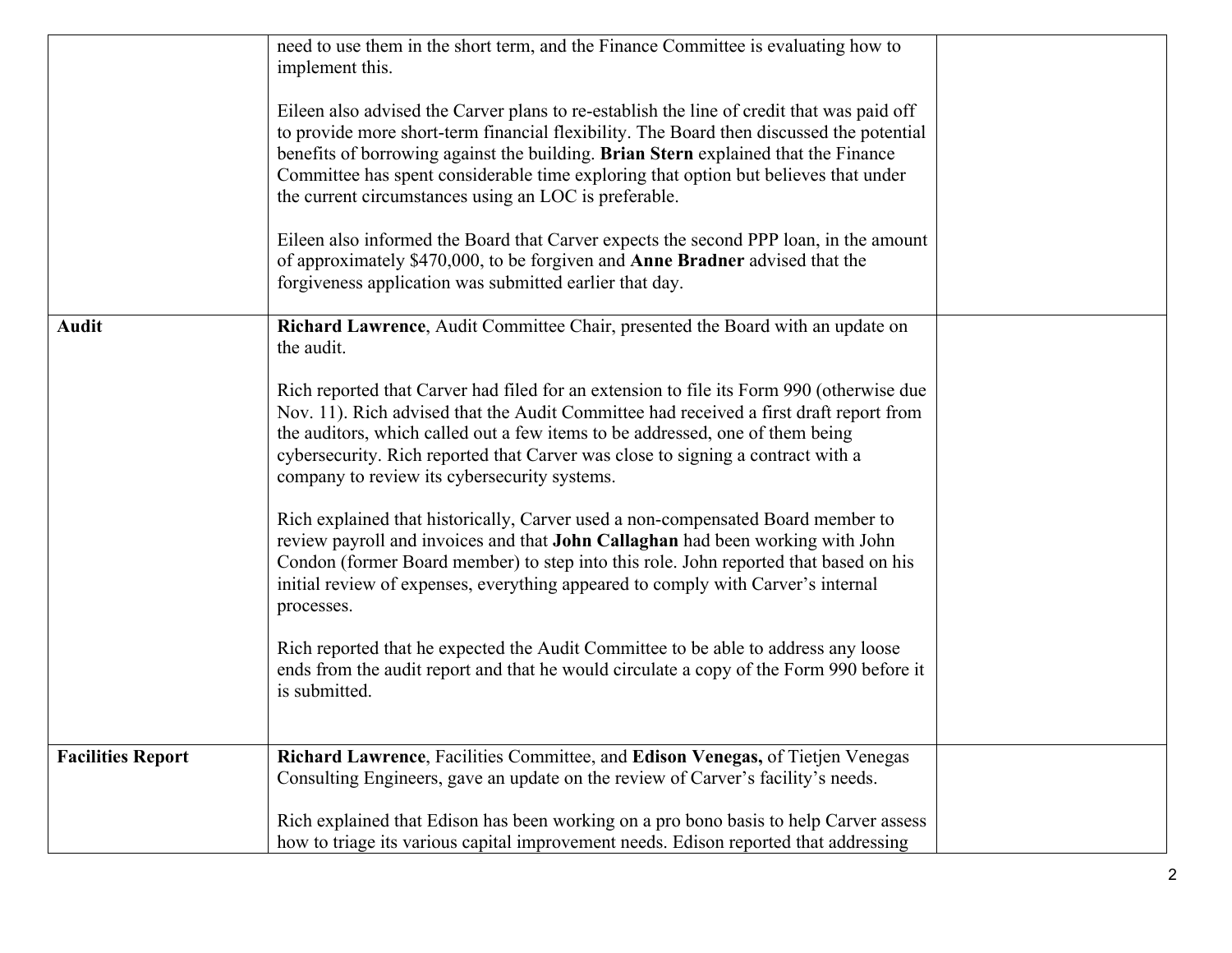the boiler system is a priority. Edison projected a cost of \$700,000 for replacing the system but noted that with a new system Carver could expect to save \$30,000 or more in heating costs per year (currently at approximately \$50,000). Edison also identified updating the fire alarm system, addressing leaking first floor roof drains, replacing roof top HVAC units, and installing sprinklers in the Fitness Center as priority items to address.

Regarding the boiler, Edison explained that upon giving contractors a 30% deposit, they would purchase the equipment and install piping within two weeks which should get the system through the Winter, after which the full replacement could be done in the Spring.

The projected costs of the other priority items were \$127,000 for full replacement of the first floor roof drains and damaged areas (\$22,000 to just address drains, which would bring relief to the area), \$84,000 for fire alarm replacements, and \$17,000 for fitness center sprinklers (expense previously approved).

Anne Bradner reported that Head Start had agreed to pay for the HVAC upgrades, which the Board had approved over the Summer.

Edison identified the second-tier priority items as replacement of the second and third floor HVAC units, which should be addressed over the next five years, and the thirdtier priority as the parking lot.

The Board then discussed ways to pay for the needed improvements as well as how to budget for capital expenses going forward. One option discussed for long-term planning was having a 5-year rolling capital plan and budgeting for that.

**Colleen Kane** reported that Carver had applied for multiple grants for capital projects and that the Advancement staff is continuing to identify grants that can be used for capital projects and was also analyzing options for capital fundraising. **Anne Bradner** also mentioned that because some grants require using union labor, Carver had to analyze which projects were better suited for those grants.

The Board also discussed whether it should evaluate selling the building and moving to a more modern one with fewer capital needs. Anne advised that Carver has evaluated that and will continue to do so but noted that the building we are in has significance to the community, which is important to Carver as an organization.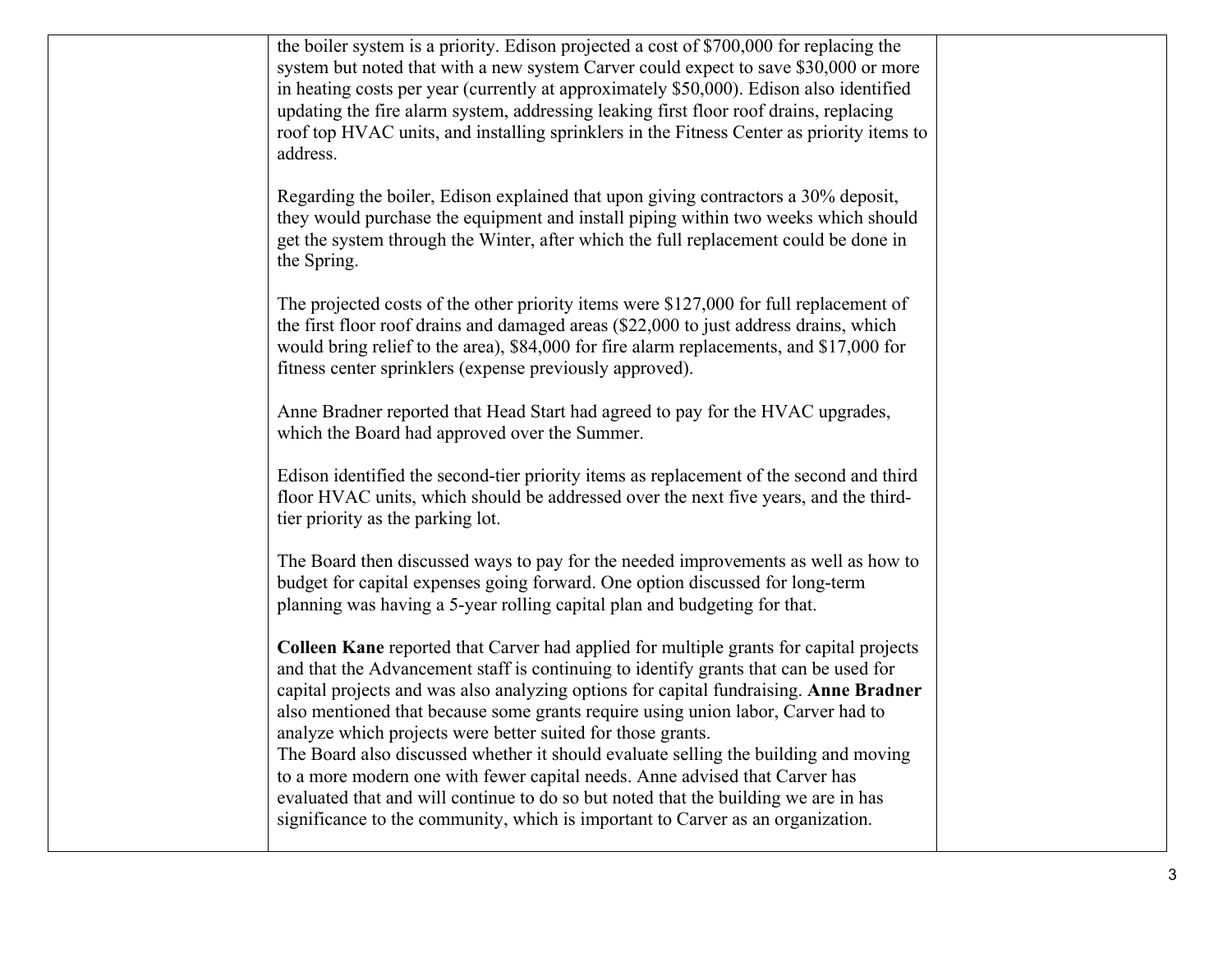|                           | The Board also discussed the option of borrowing against the building to finance the<br>boiler repair and evaluating whether the savings in annual heating costs would be<br>significant enough to create overall positive cash flow against any loan payments.                                                                                                                                                                                                                                                                                                                                                                                                                                                                                                                                                                                                                                                                                                                                                                                                                                                                                                                                                                                                                                                                                                                                                                                                                                                                                                                                                                                                                                                             |  |
|---------------------------|-----------------------------------------------------------------------------------------------------------------------------------------------------------------------------------------------------------------------------------------------------------------------------------------------------------------------------------------------------------------------------------------------------------------------------------------------------------------------------------------------------------------------------------------------------------------------------------------------------------------------------------------------------------------------------------------------------------------------------------------------------------------------------------------------------------------------------------------------------------------------------------------------------------------------------------------------------------------------------------------------------------------------------------------------------------------------------------------------------------------------------------------------------------------------------------------------------------------------------------------------------------------------------------------------------------------------------------------------------------------------------------------------------------------------------------------------------------------------------------------------------------------------------------------------------------------------------------------------------------------------------------------------------------------------------------------------------------------------------|--|
| <b>CEO</b> Report         | Anne Bradner provided the Board with an update.<br>Anne reported that Carver, as part of its organizational goals review, is continuing to<br>evaluate staffing needs and trying to bring back people as it ramps up programming.<br>Anne reported that Carver has retained a new chef, Peter Cregan, who founded<br>Pacifico Restaurant. Anne also reported that Carver is looking for a new chief<br>programing officer. Additionally, as part of the organizational goals review, Carver is<br>evaluating the support structure around advancement and has submitted an application<br>to the Munzer Foundation, which has expressed interest in helping Carver with<br>capacity building and strategic planning.<br>Anne reported that Carver wants to move back to an indoor Carver Market and is<br>evaluating how to do so without reducing the number of people served. She further<br>explained that the County has contacted Carver and offered \$125,000 to be used to<br>address food security.<br>Anne reported that Carver is getting a new bus and bringing back Dinner at Noon and<br>Senior Breakfasts.<br>Anne advised that Carver had done a coat drive last week and would be delivering<br>Thanksgiving meals next week in conjunction with Redemption Church. A teens<br>dinner was scheduled for next Friday, and Lou Larizza is partnering with Carver for a<br>toy drive, part of which is giving gift cards for gifts and groceries to 100 families.<br>Anne also reported that Carver had incurred \$21,000 of expenses related to sewage<br>clean up in October resulting from a backed up municipal drain and had made<br>insurance claims and a claim to the Village in connection with that. |  |
| <b>Advancement Update</b> | Jim Howland, Advancement Committee, Yvette Hammel, Chair of Benefit<br>Committee, and Colleen Kane, Chief Advancement Officer, gave an update.<br>Jim explained that save for the facility issues addressed before, Carver was in good                                                                                                                                                                                                                                                                                                                                                                                                                                                                                                                                                                                                                                                                                                                                                                                                                                                                                                                                                                                                                                                                                                                                                                                                                                                                                                                                                                                                                                                                                      |  |